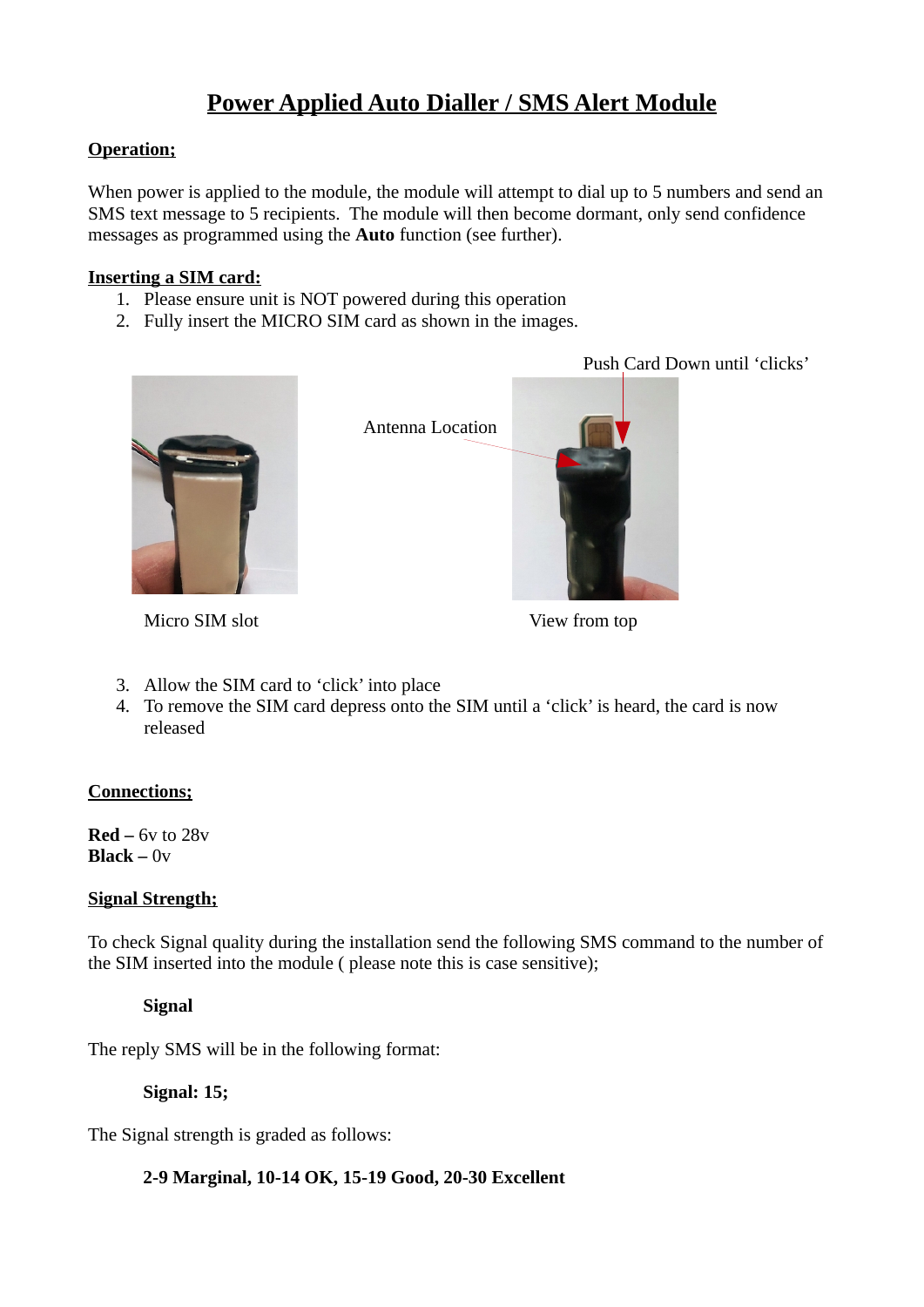# **Programming the module:**

up to

This module is able to accept up to 5 preprogrammed recipients for the Call/SMS. The programmable slots for the numbers are SMS1 to SMS5. These can be programmed using the following commands;

# **SMS1=07\*\*\*\*\*\*\*\*\*\* SMS2=07\*\*\*\*\*\*\*\*\*\***

**SMS5=07\*\*\*\*\*\*\*\*\*\***

After each **SMSx=** command you will receive a reply from the module to let you know that the command has been programmed into the module;

#### **ACK SMS1=07\*\*\*\*\*\*\*\*\*\*\***

Please wait for the **ACK** message before sending another command.

To **Delete** an incorrect or obsolete number send the command (where  $x = 1-5$ );

**SMSx=**

To check the numbers programmed into the device send the commands

#### **Status**

the unit will reply with the numbers of all 5 SMS memory locations.

#### **Selecting Recipients;**

Different recipients can be selected for both the SMS Text messages and Calls. To set the recipients for the SMS Text messages use the command;

# **TXT1=12345**

The above command will send the text messages to recipient numbers in SMS1- SMS5 inclusive. If you would like just recipients in SMS3 and SMS5 to receive the messages then the command would be;

# **TXT1=35**

To set the Call recipients use;

# **CALL1=12345**

Recipients for the CALL feature chosen the same as per the TXT command.